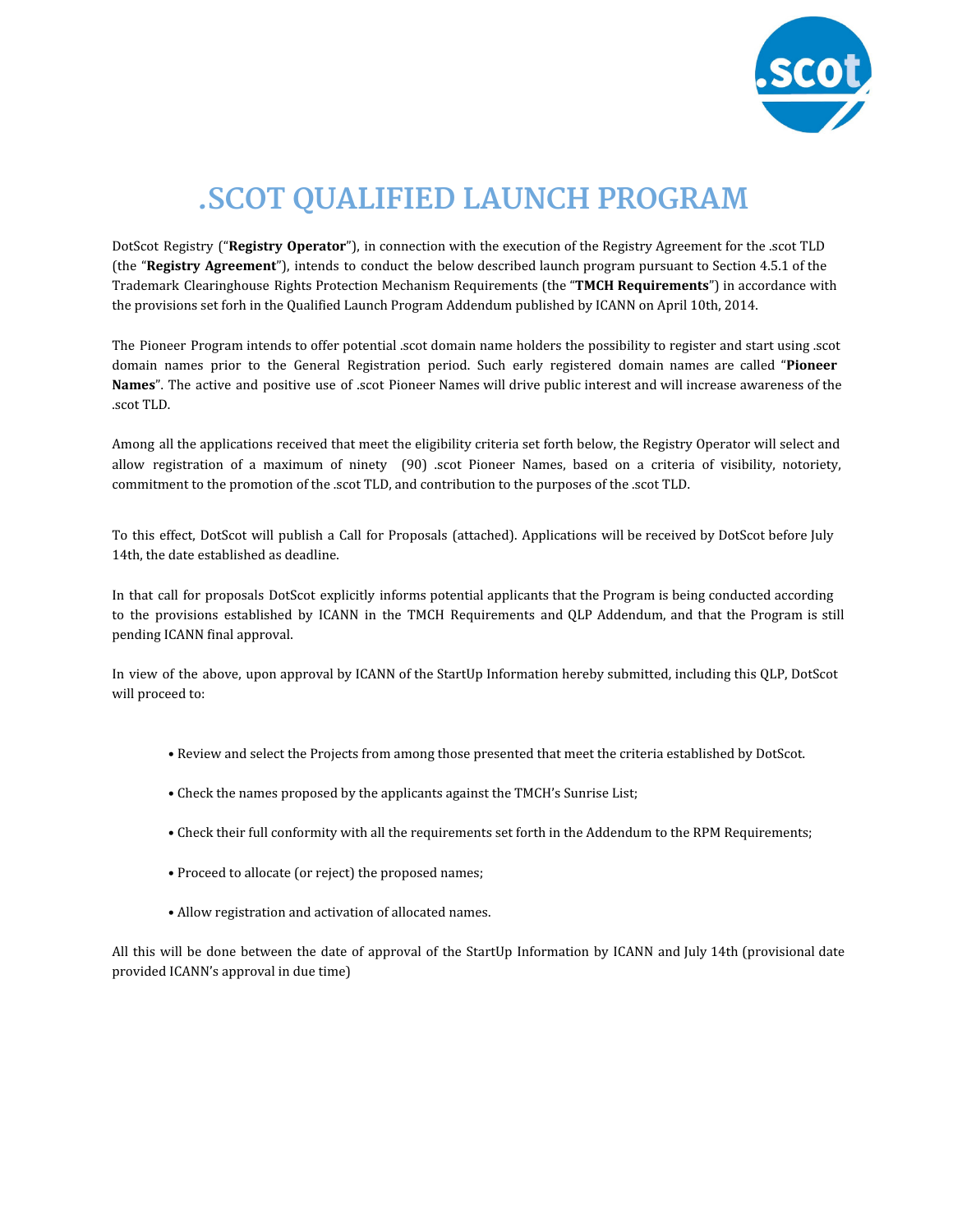

## **Description of the Pioneer Program**

#### **1. Eligibility and Name Selection**

#### **1.1 General eligibility requirements**

a) Registrations are restricted to bona-fide members of the worldwide Scottish community. This community is composed of those individuals and organizations linked to the community on a cultural or business basis, or by any other activity conducive to the welfare of the Scottish community.

The TLD string ".scot" matches the name of the community in English and all other internationally used languages.

- b) In addition, the registrant's use of the registered domain name must be:
	- i. generally accepted as legitimate; and
	- ii. beneficial to the cause and the values of the worldwide Scottish community; and
	- iii. commensurate with the role and importance of the registered domain name; and
	- iv. in good faith at the time of registration and thereafter.
- c) Moreover, at the time of announcing the selection, the Pioneer Name applied for must not be registered at the Trademark Clearinghouse in favor of a third party (i.e. a party other than the Pioneer Name applicant) unless it is also registered at the Trademark Clearinghouse in favor of the applicant or the applicant is an international, national, regional, local or municipal governmental authority (a "Public Authority ") as set forth by section 2.2. of the QLP Addendum.
- **1.2 Specific eligibility requirements.** In addition to the above general eligibility criteria, the named applied for as Pioneer Name must be **identical** to the following:
	- a) For the relevant **Public Authorities** (at any level) with competence in Scotland are:
		- i. Their **own name**, including clear variations and/or abbreviations thereof, or
		- ii. The **name of a public service or public interest** for which the applicant Public Authority has specific responsibilities; including at least the following services:
			- public order and public security
			- public affairs and institutional relations
			- public health
			- taxation, economic development and promotion
			- public utilities
			- transportation
			- urban planning and environmental protection
			- culture and education
			- citizen participation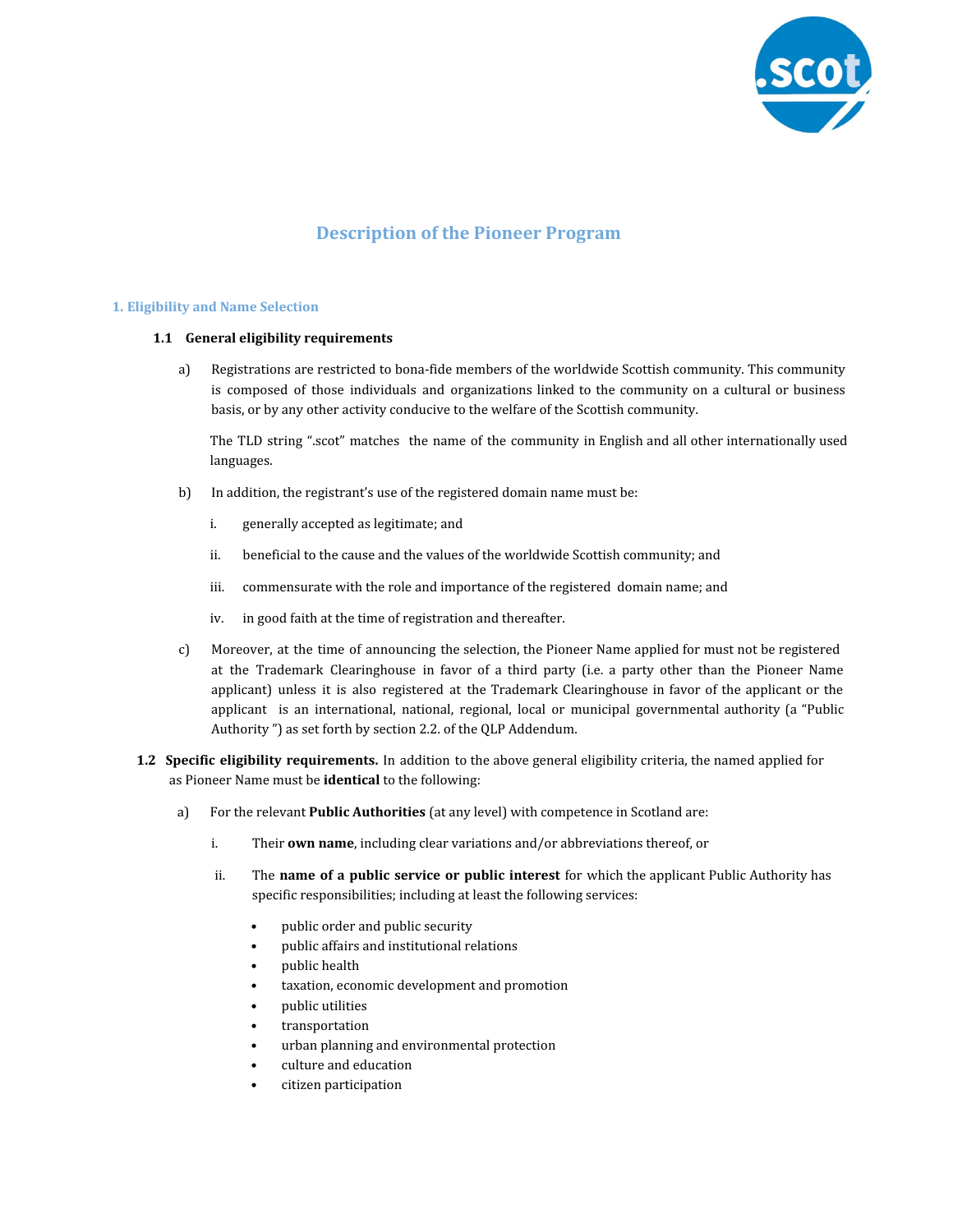

- tourism; or
- iii. A **Geographical name** for any subdivision of Scotland, local landmarks, and other locally-relevant and iconic names in the area, including clear variations and abbreviations thereof; provided that the applicant is a Public Authority exercising control over that place or local landmark under local law; or
- b) For registered right holders:
	- i. A **TMCH-validated trademark**;
	- ii. **non TMCH-validated trademark with effect in Scotland** (i.e. UK trademark, EU Community trademark, and/or WIPO International trademark with effect in the UK);
	- iii. **geographical indication** of Scotland, as recognized by International or UK legislation.
- c) For **entities and individuals, which have a specific vocation in promoting the worldwide Scottish's public interest** (including, e.g. Scottish music, theatre, museums, sports, education, and media) well-known within the Scottish community:
	- i. their **own name** or **well-known artistic name** (including clear variations and/or abbreviations thereof), and/or
	- ii. the **online service/s they provide**; or
- d) For legal entities with legal seat in Scotland:
	- i. their **registered company names** and **trade names** (including clear variations and/or abbreviations thereof); and
	- ii. the same **domain names** registered by them in other TLDs and effectively used.
- **1.3 Additional Requirement.** In addition, applicant must be ready to demonstrate technical ability to announce the working website, no later than one (1) month after the signature of the Pioneer Agreement.

### **1.4 Validation process**

a) The fulfillment of the general eligibility requirements set forth in this Section 1 will be verified according to:

- the intended use statement supplied by the domain registrant at the time of registration and**⁄**or the explicit agreement to the terms and conditions including the .scot TLD use policies, and

- an ongoing enforcement program.

b) The fulfillment of the specific eligibility requirements set forth in this Section 1 will be carefully and individually checked by the Registry Operator. Self-declaration will not be sufficient.

## **2. Respect of Intellectual Property Rights of third parties**

The Pioneer Program (i) will not contribute to consumer confusion, and (ii) will not contribute to the infringement of intellectual property rights due to: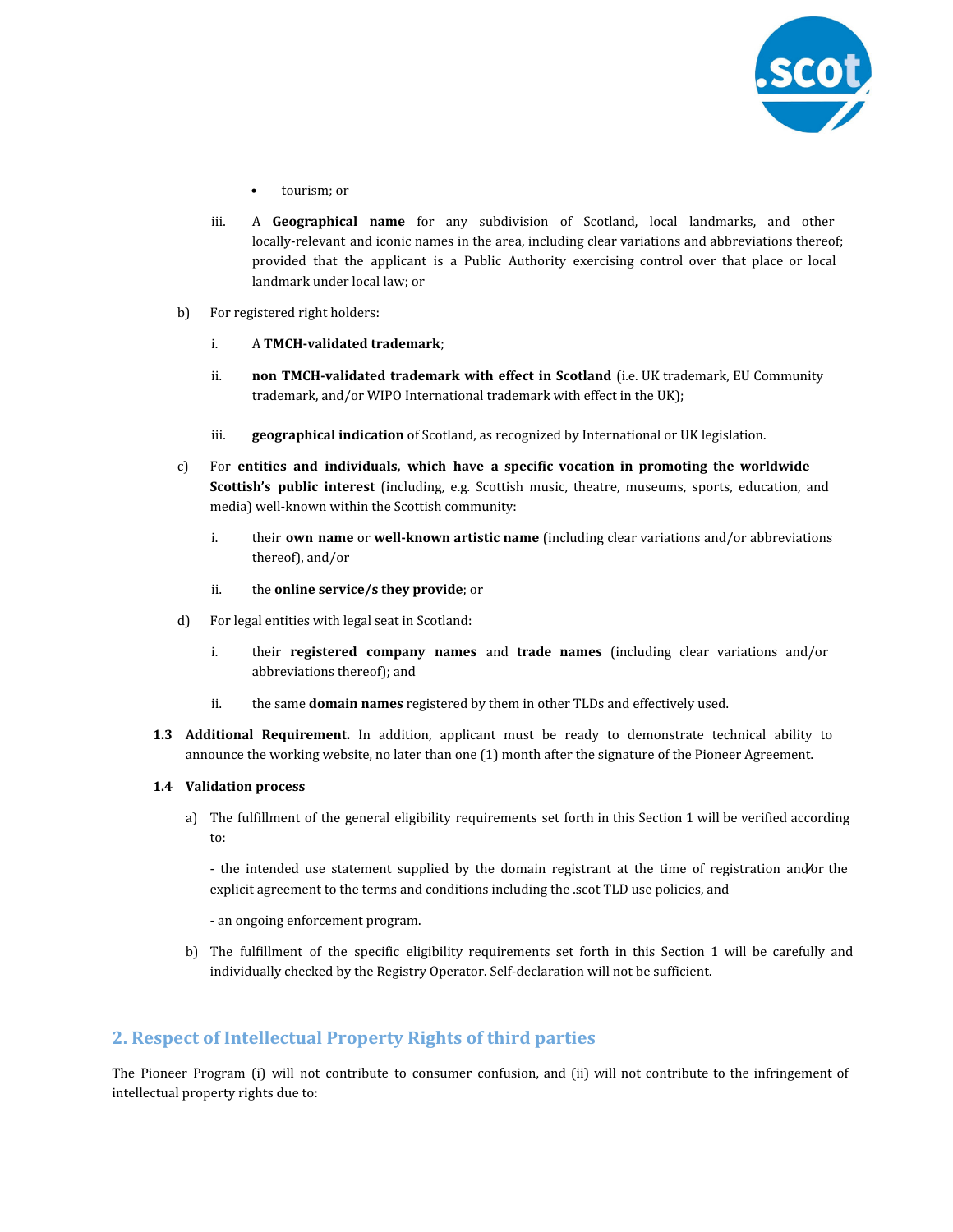

- a) the requirement reflected in 1.1. (c) above that the name applied for as Pioneer Name is not registered in the Trademark Clearinghouse in favor of a third party unless as set forth by the section 2 of the QLP Addendum; and
- b) the prior right requirement established as eligibility criteria; and
- c) the very limited number of domain names involved; and
- d) the scope of the program aimed at the promotion of an orderly .scot namespace.

## **3. Presumption of approval**

In addition, the requirements of the Pioneer Program were set forth in reasonable detail in Registry Operator's Application. Namely:

Answer to Q18 b):

*"1. Pre-launch phase*

*During Pre-launch, projects and content provision commitments are actively sought and negotiated, especially for key* public-interest portions of the name space. All potential registrants and mandate holders are subject to screening and thorough pre-validation. For more details on the pioneer and the name space program, please see response to Q18 c) *below."*

Answer to Q18 c):

"In phases and areas where the first-come-first-served principle tends to yield perverse results, alternative modes are used. *These include:*

1) A pioneer name program and name space mandate program. These programs adjudicate domain names based on an open and transparent project selection process. This process is highly economical in terms of social costs and yields *substantial external benefits.*

**The pioneer name** and name space mandate programs are part of the .scot TLD outreach program. It begins before delegation of the TLD. In terms of workload, it mainly affects proposers who themselves are required to demonstrate support for their projects. Support will be required to come from the segment of the community concerned with the respective portion of the name space. Given the high value of the resulting on-line resources for the community and the public interest, and given the economic benefits that can be derived from their operation, the administrative effort is largely justified. To further protect affected parties, all adjudications in this phase have a safety-valve clause, allowing for later adjustments based on community input. The principle of the safety-valve is that affected parties can obtain adjustments to a component of a mandate if they propose (and commit to) an improved use of the underlying domain *names from a public interest perspective. "*

In this Application Registry Operator provides the following refinements and additional details to the above description:

- a) It provides operational eligibility and selection criteria;
- b) To fully respect intellectual property rights of third parties, the Registry Operator establishes the requirement that the name applied for as Pioneer Name is not registered in the Trademark Clearinghouse in favor of a third party unless as set forth in the QLP Addendum Section 2

Thus, Registry Operator's Pioneer Program should carry the presumption of being approved. Moreover, this presumption should be reinforced as this Program faithfully reflects what is intended in Section 4.5.1 of the Trademark Clearinghouse RPMs Requirements and the QLP Addendum.